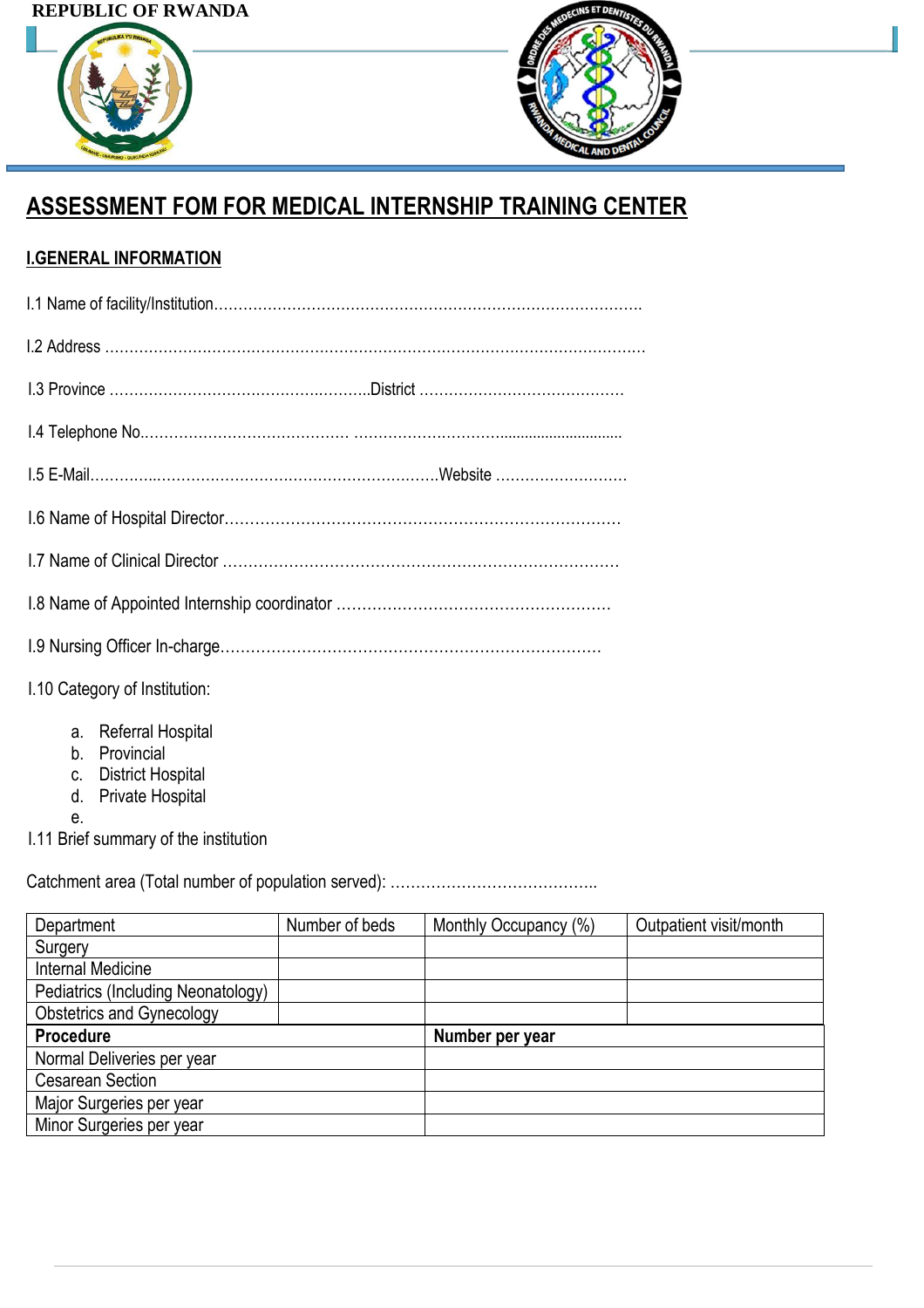#### **II. CORE VALUES**

| Availability of a clear statement on the vision, mission and strategic plan that is relevant to the training and |      |  |
|------------------------------------------------------------------------------------------------------------------|------|--|
| supervision of interns and ensuring evidence based practice: YES [                                               | NO 1 |  |

#### **III. FACILITIES**

| <b>Department</b>                          | <b>YES</b> (available) | <b>NO (Not Available)</b> |  |  |
|--------------------------------------------|------------------------|---------------------------|--|--|
|                                            | <b>Mandatory</b>       |                           |  |  |
| <b>Internal Medicine</b>                   |                        |                           |  |  |
| Surgery + Anesthesia                       |                        |                           |  |  |
| Pediatrics                                 |                        |                           |  |  |
| <b>Obstetrics and Gynecology</b>           |                        |                           |  |  |
|                                            | <b>Necessary</b>       |                           |  |  |
| Outpatient clinics                         |                        |                           |  |  |
| Accident and Emergency                     |                        |                           |  |  |
| Dental                                     |                        |                           |  |  |
| Medical laboratory                         |                        |                           |  |  |
| Diagnostic Imaging                         |                        |                           |  |  |
| Pharmacy                                   |                        |                           |  |  |
| <b>Other desirable</b>                     |                        |                           |  |  |
| <b>Mental Health</b>                       |                        |                           |  |  |
| Critical care                              |                        |                           |  |  |
| <b>ENT</b>                                 |                        |                           |  |  |
| Ophthalmology                              |                        |                           |  |  |
| Dermatology                                |                        |                           |  |  |
| Rehabilitation                             |                        |                           |  |  |
| Orthopedics and Trauma,                    |                        |                           |  |  |
| One stop center and counseling<br>services |                        |                           |  |  |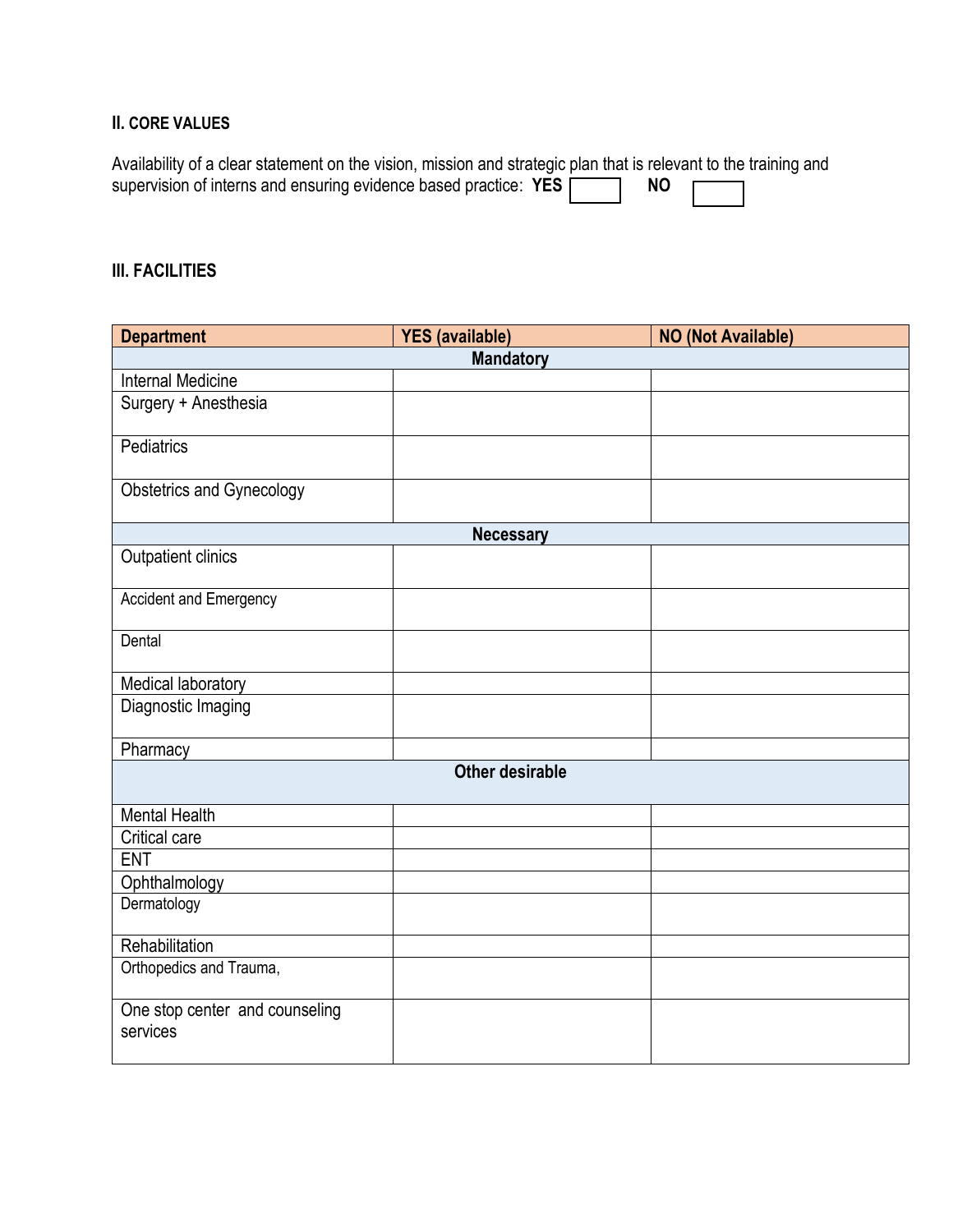#### **IV. HUMAN RESOUCES**

| <b>Category</b>                                   | <b>Names</b> | <b>RMDC Registration</b><br><b>Number</b> |
|---------------------------------------------------|--------------|-------------------------------------------|
| <b>Internists</b>                                 |              |                                           |
| <b>Pediatricians</b>                              |              |                                           |
| <b>Obstetricians and Gynecologists</b>            |              |                                           |
| <b>Surgeons</b>                                   |              |                                           |
| <b>Other Specialists (Specify)</b>                |              |                                           |
|                                                   |              |                                           |
| <b>TOTAL NUMBER OF</b><br><b>SPECIALISTS</b>      |              |                                           |
| <b>Medical Officers</b>                           |              |                                           |
|                                                   |              |                                           |
|                                                   |              |                                           |
|                                                   |              |                                           |
|                                                   |              |                                           |
|                                                   |              |                                           |
| <b>TOTAL NUMBER OF MEDICAL</b><br><b>OFFICERS</b> |              |                                           |
| <b>Other Health Cadres (Numbers Only)</b>         |              |                                           |
| Pharmacists                                       |              |                                           |
| <b>General Clinical Officers</b>                  |              |                                           |
| <b>Higher Diploma Clinical Officers</b>           |              |                                           |
| <b>Nurses</b>                                     |              |                                           |
| <b>Pharmaceutical Technologists</b>               |              |                                           |
| Radiographers                                     |              |                                           |
| Sonographer                                       |              |                                           |
| None physicians Anesthetist                       |              |                                           |
| Laboratory technologists/technicians              |              |                                           |
| Physiotherapists                                  |              |                                           |
| Occupational Therapists                           |              |                                           |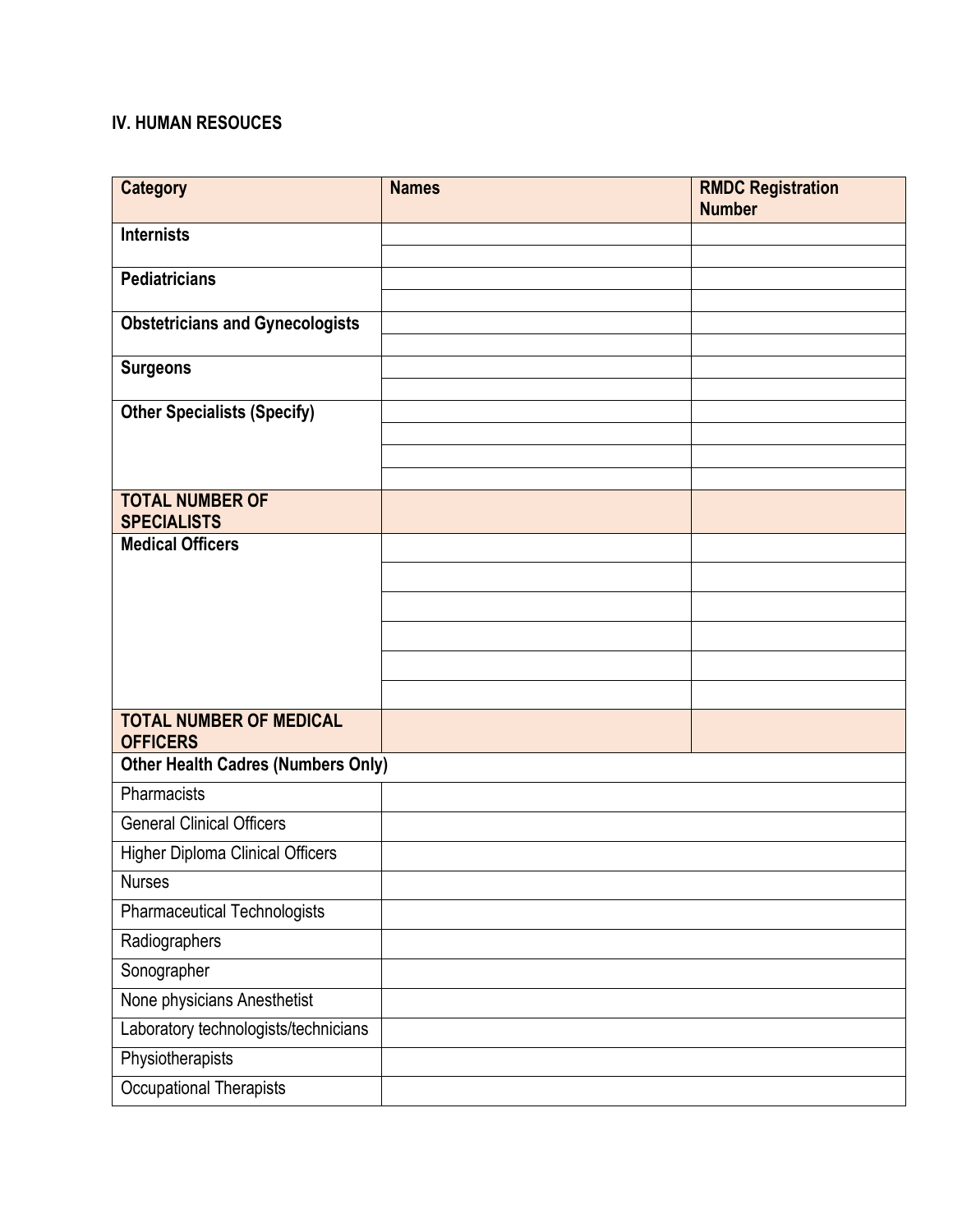| <b>Plaster Technicians</b>                          |  |
|-----------------------------------------------------|--|
| <b>Public Health Officer</b>                        |  |
| <b>Social Workers</b>                               |  |
| <b>Nutritionists</b>                                |  |
| Others(specify):                                    |  |
|                                                     |  |
| <b>CPD Focal Point and clear CPD</b><br>action Plan |  |

## **V. THE STRUCTURES**

| <b>Structure</b>                                                                                                            | <b>YES (Available)</b> | <b>NO (Not Available</b> |
|-----------------------------------------------------------------------------------------------------------------------------|------------------------|--------------------------|
| A resource center/medical library<br>with internet access                                                                   |                        |                          |
| Suitable and secured<br>accommodation for interns<br>(within the Hospital or close<br>proximity)                            |                        |                          |
| Secure duty/call room for interns<br>Availability of food and<br>communication facilitations<br>(Common User Group) on duty |                        |                          |
| Medical ward                                                                                                                |                        |                          |
| Pediatric ward                                                                                                              |                        |                          |
| Neonatal unit                                                                                                               |                        |                          |
| Maternity unit                                                                                                              |                        |                          |
| Gynecology ward                                                                                                             |                        |                          |
| <b>Dental Unit</b>                                                                                                          |                        |                          |
| Functional operating theater                                                                                                |                        |                          |
| Accident and emergency                                                                                                      |                        |                          |
| Pharmacy                                                                                                                    |                        |                          |